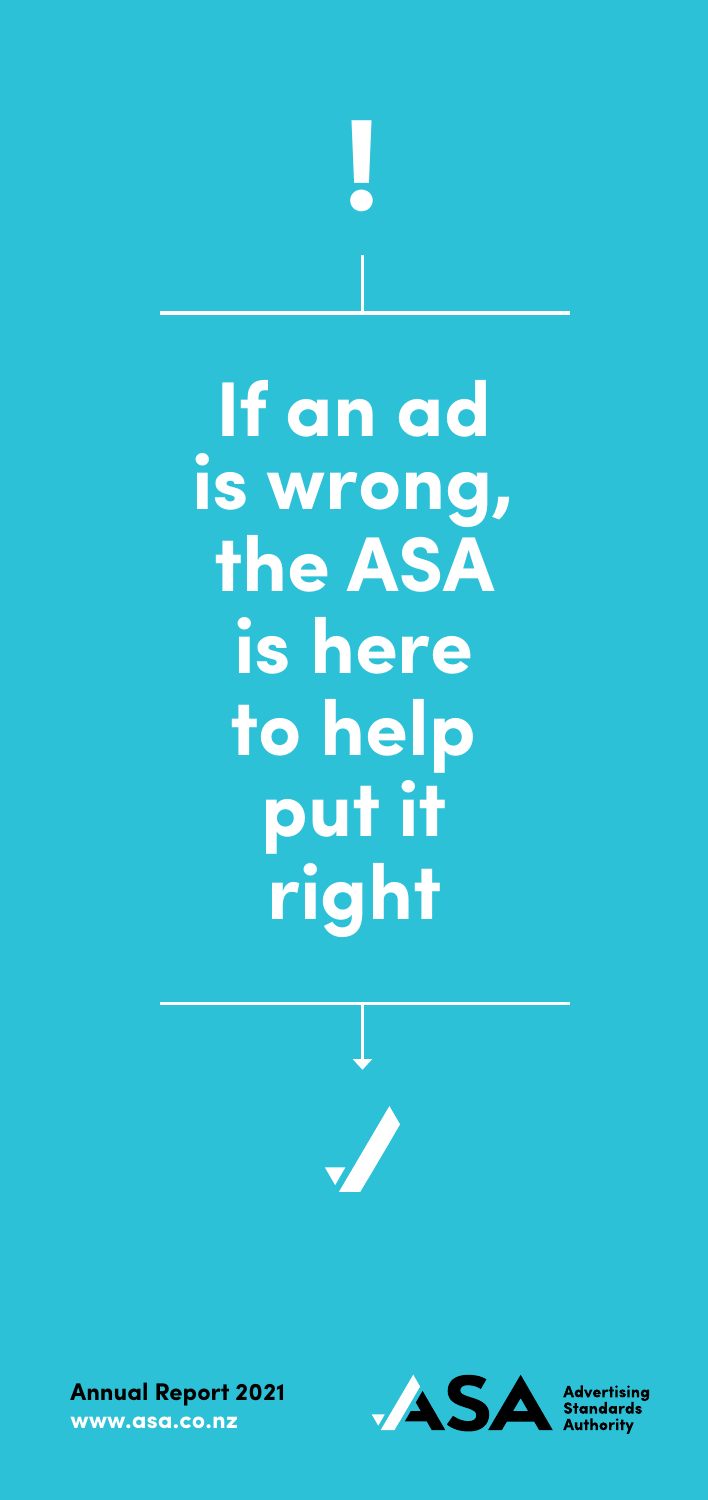# **From the Chair and Chief Executive**

#### **Statement from Kerrie-Lee Magill, ASA Chair**

Following appointment as Chair in July 2021, our focus was on engagement with ASA Members and the wide range of companies that make up the advertising industry, firming up strategic priorities and supporting the ASA team.

The advertising landscape is evolving fast, driven by new media developments, advances in technology, changing consumer behaviour and by wider concerns such as COVID-19. The ASA's workload continued to expand in 2021, and the sheer volume of work that the staff of only seven, including Chief Executive, Hilary Souter, manage to get through is remarkable. The Board is very proud of the quality of their work and

their ability to respond nimbly to new challenges.

The Board wishes to thank Hilary and the ASA team, as well as the Chairs and Members of the Complaints and Appeal Boards for their hard work and dedication to responsible advertising.

I would also like to thank my fellow directors for their warm welcome and their valuable contribution and commitment to the ASA.

Finally, thank you to my predecessor the Hon. Heather Roy, the inaugural independent Chair, for her significant contribution to the ASA.

### **Statement from Hilary Souter, Chief Executive**

Our work to support responsible advertising continued throughout the year and the uncertainties of a global pandemic. COVID-19 advertising again drove an increase in our workload. I'm incredibly proud of the ASA team, Board Chairs and Members, for what we delivered in often challenging circumstances.

In 2021, our Codes Committee reviewed the Code for Financial Advertising, and we also introduced a new reporting process for influencer ad identification breaches.

Our annual regular code reviews are a significant piece of work for our Codes Committee, and I want to thank them for their dedication and hard work.

The advertising industry is constantly evolving and one of our strengths is the ability to quickly adapt our processes in response. We acknowledge the support of advertisers, agencies and media companies through funding, education and compliance in support of effective industry regulation.



## **Who we are**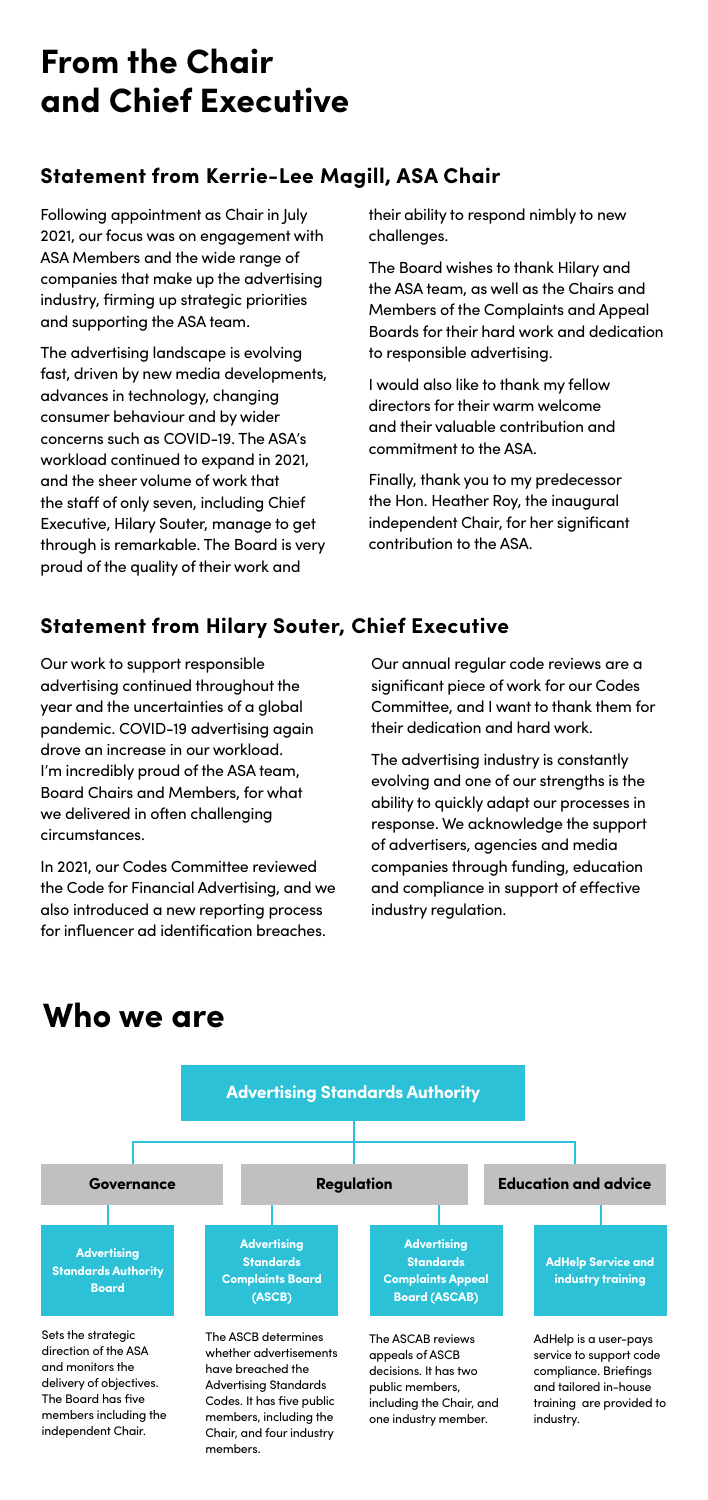# **Our Impact 2021 overview**

In 2021 we received 1245 complaints about 570 ads, an 8% increase on 2020. Duplicate complaints or complaints subsequent to a decision are collated into one case.

The Chair of the Complaints Board reviewed 570 ads, 284 were deemed to have a case to answer, and 200 of these were requested to be changed or removed.



#### **COMPLIANCE WITH DECISIONS**



The ASA has an exceptional voluntary compliance rate when decisions are upheld and the advertiser and media either need to remove or amend the advertisement.

In the small number of cases of non-compliance, this is generally via advertiser controlled distribution, like volunteer letter box delivery.

#### **COMPLAINT PROCESSING**

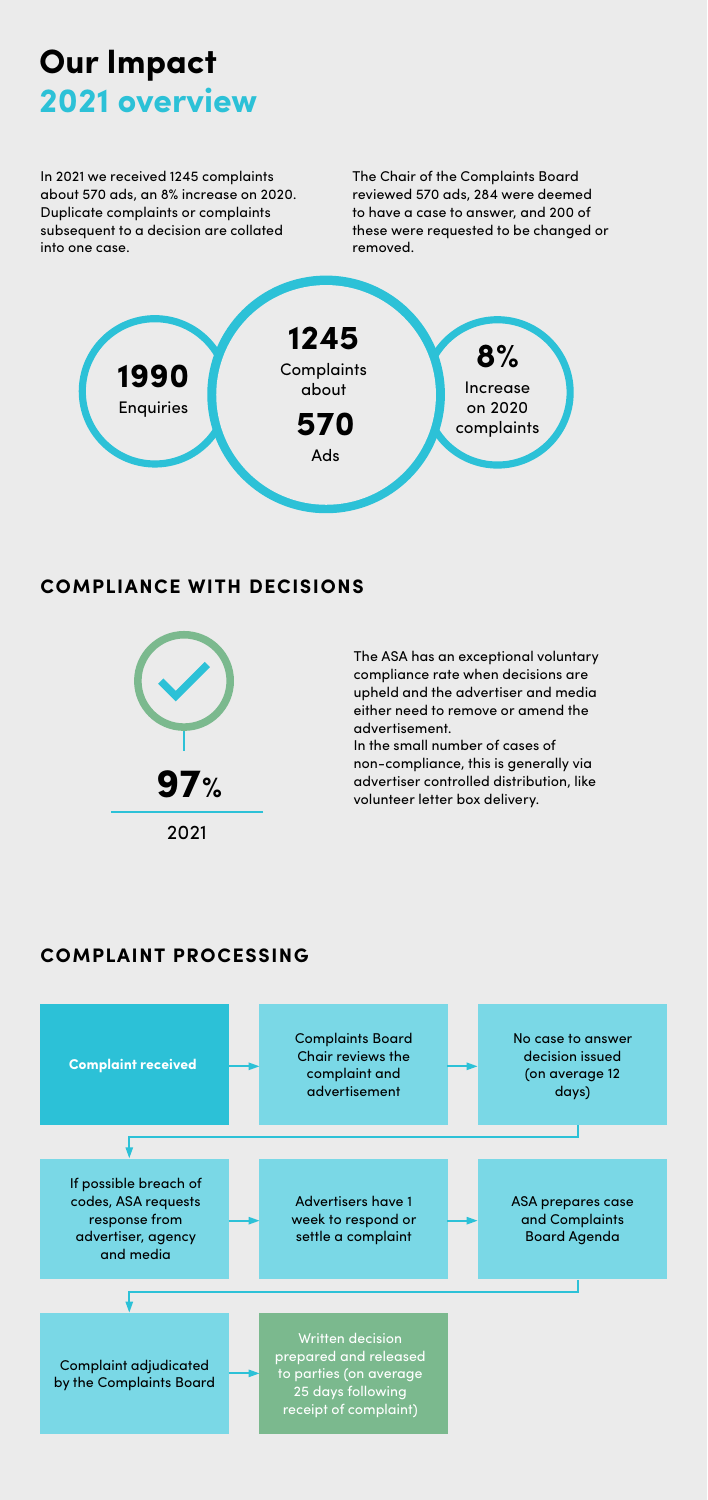# **Our Priorities Code reviews**

Each year we undertake a regular Code review. In 2021, the Alcohol Advertising and Promotion Code came into effect following a review in 2020. In 2021, the Code for Financial Advertising was reviewed, and the new code,

the Financial Advertising Code, was released in November. The Financial Advertising Code will be effective for all ads from June 2022.



**Alcohol Advertising and Promotion Code** 



**Financial Advertising Code**

New code came into effect for all ads from June 2021

Code reviewed in 2021 and new code comes into effect for all ads from June 2022

## **COVID-19**

Advocacy advertisements were the most complained about category in 2021, at 22 per cent. From a total of 127 advocacy advertisements complained about, 36% were COVID-19 related. COVID-19 related themes also featured in 11 ads for commercial brands.

**57**  COVID-19 related ads complained about in 2021

**32**  Government ads

**14**  Advocacy group ads

**11**  Commercial/product ads

# **Influencer advertising**

A new reporting process for influencer ad identification breaches was introduced in August. Most of the complaints regarding influencers were about the lack of sufficient identification on influencer ad content. The new reporting process allowed us to work with influencers quickly to resolve the labelling issues.

A quick guide for influencers was also released.

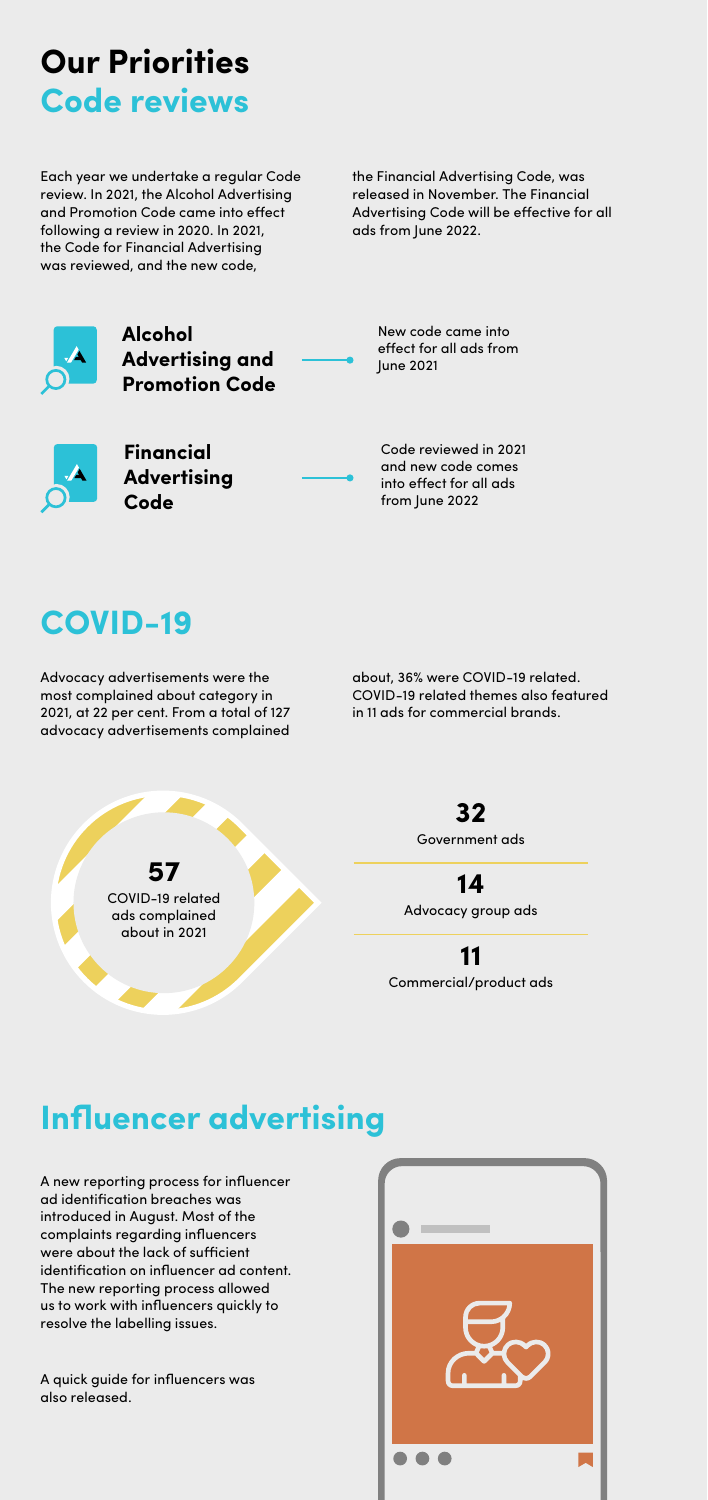# **Most complained about ads**

**Top three most complained about commercial ads of 2021**

## **1. Asaleo Care, Libra**

**TV OnDemand, and billboard**  22 Complaints: Not Upheld

Complainants were concerned the advertisements for Libra's Period Proof Undies were offensive, and one complainant was concerned they were culturally insensitive. The Board did not agree and ruled the ads did not reach the threshold to cause serious or widespread offence.



**TV OnDemand** 8 Complaints: Not Upheld

Complainants were concerned the advertisement for AWWA period underwear was graphic and offensive. The ad had images of blood-stained underwear, bedding and a used sanitary pad. The Board said the ad was targeted to adult females and did not meet the threshold to cause serious or widespread offence.

## **3. Spark**

**TV Advertisement** 6 Complaints: Settled

The TV ad for Skinny featured a family disguised as robbers discussing how they stole their neighbours internet. The entire family wore stockings over their heads, which Spark said was used to present an exaggerated appearance of a robber. Complainants were concerned the reference to stealing set a bad example, and that the face coverings could encourage small children to put (plastic) bags over their heads, risking suffocation. After receiving complaints, Spark removed the ad.

**Top three most complained about non-commercial ads of 2021**

## **1. Voices For Freedom**

**Unaddressed mail**  56 Complaints: Upheld

The Complaints Board upheld complaints about two ads from Voices for Freedom on mask mandates, which implied ASA endorsement. The Board ruled the ads were misleading and not socially responsible. It also acknowledged the public health implications of Covid-19 were a counterweight to the usual liberal assessment of advocacy advertising.

## **2. Voices For Freedom**

**Unaddressed mail** 45 Complaints: Upheld

The Complaints Board upheld complaints about a Voices for Freedom pamphlet containing information against Covid-19 vaccination for children. The Board ruled the ad was not socially responsible and was likely to mislead consumers. It acknowledged the public health implications of Covid-19 provided a counterweight to the usual liberal assessment of advocacy advertising.

## **3.**

## **Speak Up For Women**

**Billboard**

34 Complaints: Not Upheld

Complainants were concerned the ad from Speak Up For Women was transphobic hate speech. The billboard said "Woman - women – noun – adult human female. Speakupforwomen.nz." In the context of advocacy advertising the Board said the ad did not meet the threshold to breach the Advertising Standards Code.